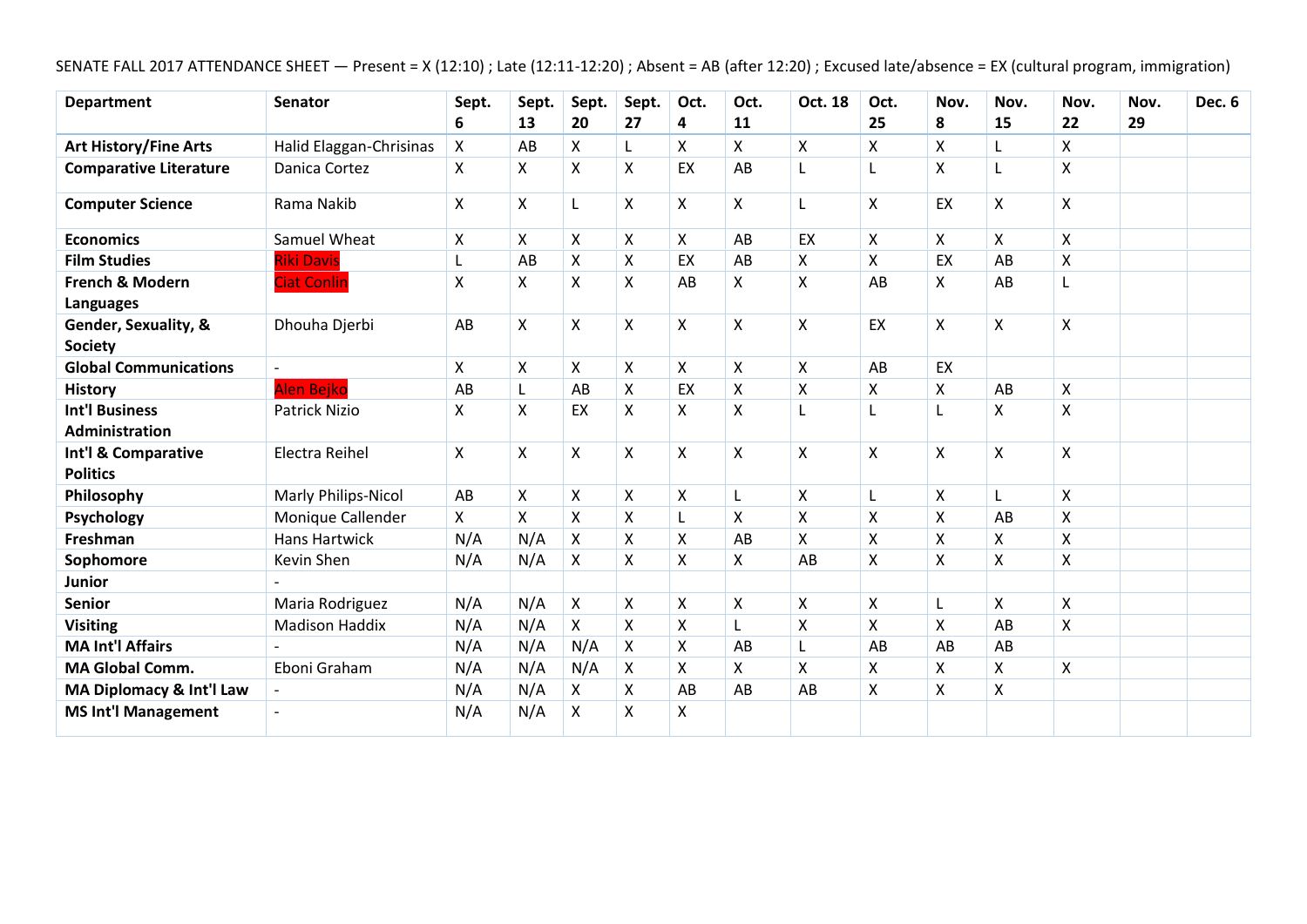# **SGA Senate Minutes for 22 November 2017**

Taken by USC Communications Director Elizabeth Nguyen Son

## **12:10 – Attendance, Quorum met 15/21, Senate begins**

#### **12:15 – Presentations**

- Marly Philosophy Department Talk
	- o Motion to allocate **70 EUR**
	- o Motion passes, **budget approved**
- Patrick IBA Department Reception
	- o Award ceremony
	- o expecting around 40 people, students and teachers have to attend
	- o Motion to allocate **80 EUR**
	- o Motion passes, **budget approved**
- Alen History Department Open House Reimbursement
	- o Event happened
	- o 25 people attend, over half of history dept though
	- o Budget request amended from 110 to 60, Allen will give 50E of his senator budget
	- o Motion to allocate **60 EUR**
	- o Motion passes, **budget approved**
- Inspire Africa African Trivia Night
	- o Games from African Continent
	- o Wednesday December 6 in PL 3
	- o Motion to allocate **110 EUR**
	- o Motion passes, **budget approved**

#### **12:25 – Service Clubs Presentations**

- Campus UNICEF
	- o Laura Moreano and Riantsoa Rainavo
	- o Protect, educate, save the children.
	- o Based on the conventions on the rights of the child
	- o Events: Movie screenings, selling UNICEF merchandise, "What does childhood mean to you?" project.
- Baytna à Vous Syria
	- o Diana Hickox, Nebi Dzhabrailova, and Rhokaya
	- o Rebuilding school for children who have interrupted education
	- o Tomorrow, BV Syria is the sponsored charity at Thanksgiving
	- o Events: Art therapy, movie screenings, Valentine's Day Candygrams.
	- o Video of BVSyria weekends
- My Art Goes Bang
	- o Khalid
	- o Creative workshops for children in hospitals (art therapy)
- Pass the Tech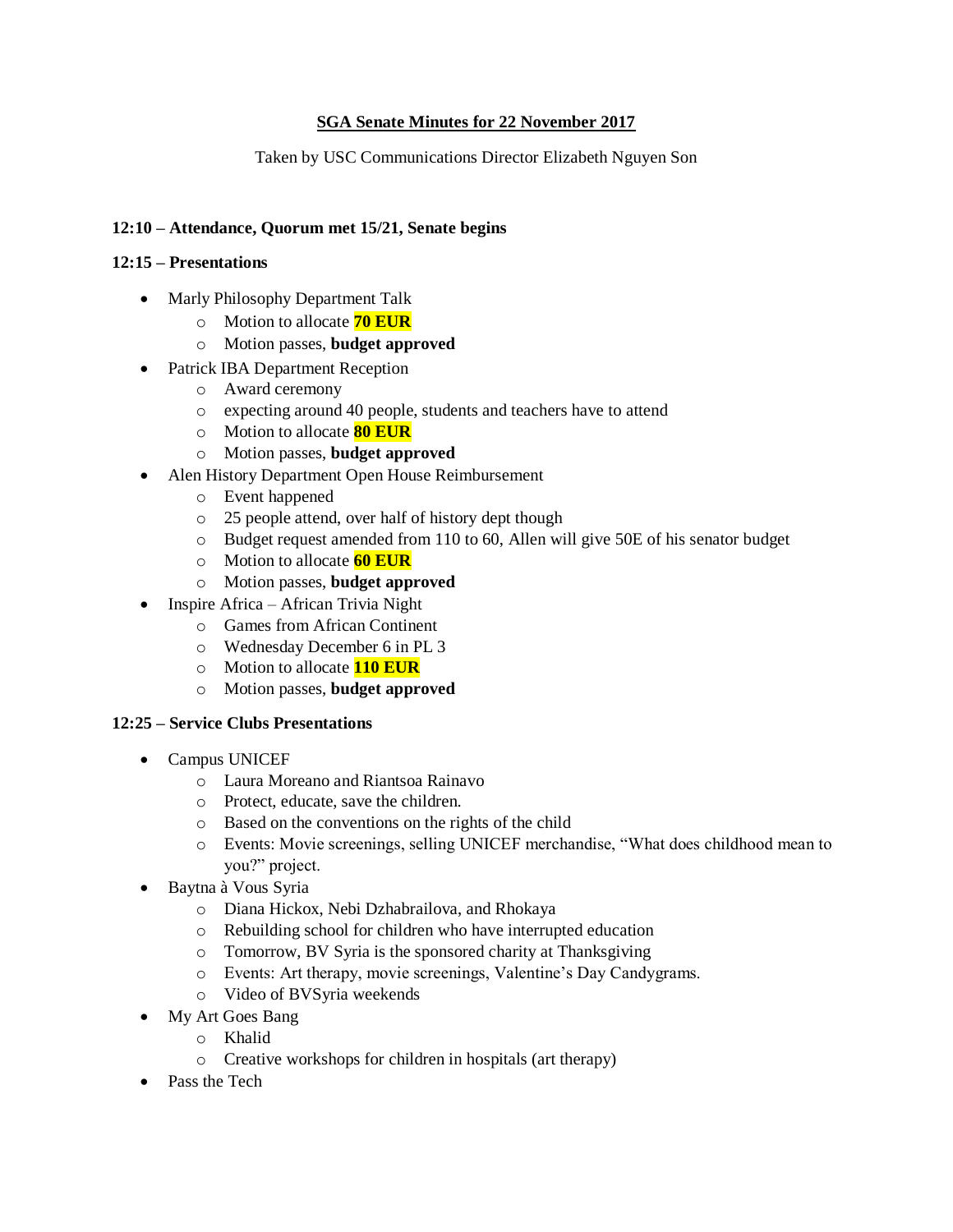- o Jasmine explains that they collect old laptops. They are refurbished/restored and sent to people in need.
- LatinoAmerica
	- o Jasmine: They are a new group this year who are super active. They've done a food stand for the Mexico earthquake and Puerto Rico hurricane relief.
	- o Maria: There is movie screening coming up.
	- o Jasmine: Proceeds from Night of Comedy this Friday will go to ComPRmetidos in collaboration with LatinoAmerica. You can pay in cash or online, you can also pay at the door.

## **12.45pm – Reminders**

• Jasmine's reminder of the remaining events of AUP Gives Back 2017

## **12.47pm – Senate adjourned for catered lunch!**